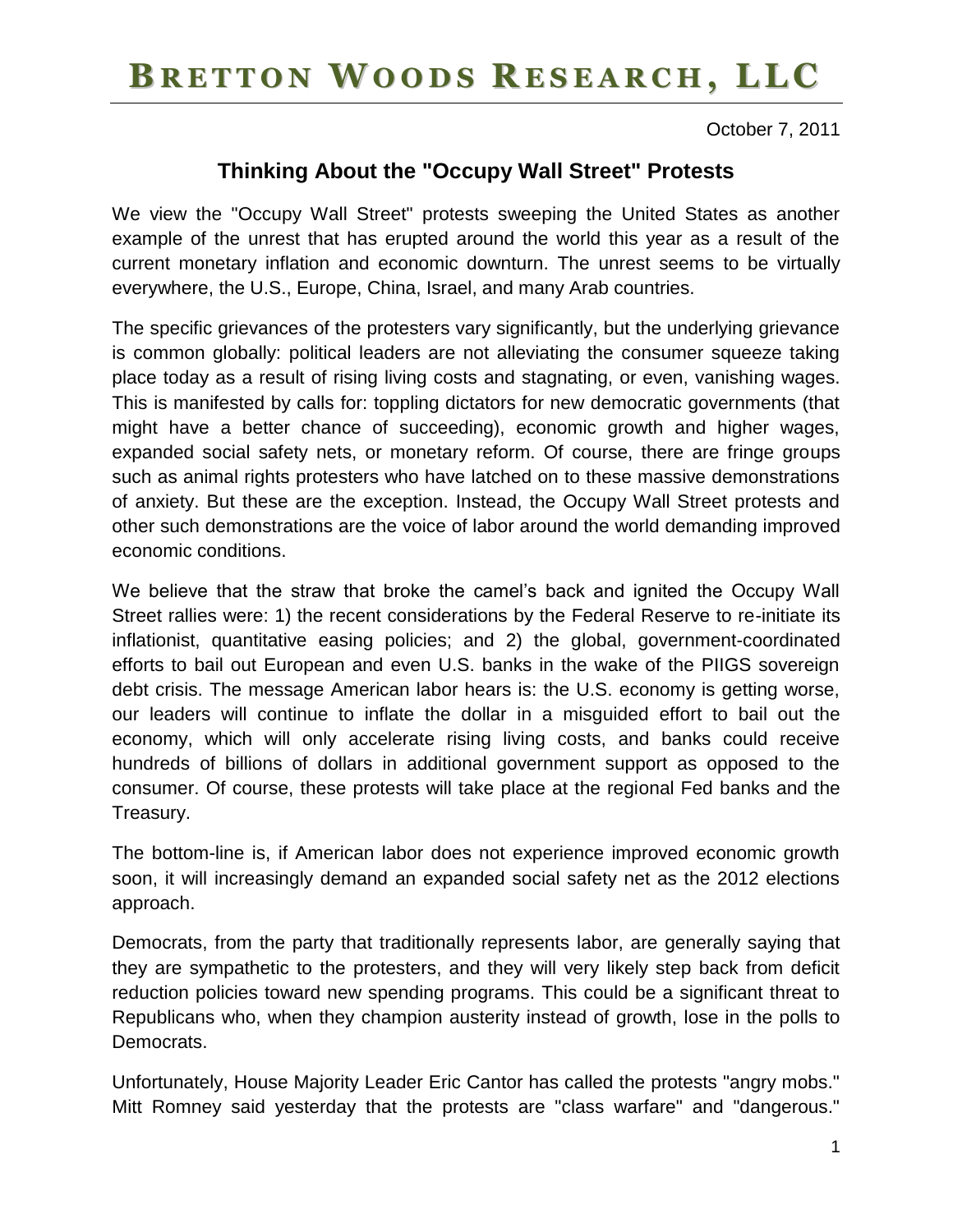# BRETTON WOODS RESEARCH, LLC

Herman Cain said, "This is an attempt by the left to create a distraction from the failed policies of this administration."

So far, President Obama and the Democratic Party have pursued a class warfare strategy by, for example, proposing a millionaire tax to fund new spending. It has failed to produce a meaningful turnaround for them in the polls. If they, however, abandon the tax-hiking ideas while promoting the necessity of protecting and even expanding the social safety net, then the Republican Party, with its current strategy, will start to lose the large political lead it has today.

**The best thing that Republicans could do right now is not view these protests as partisan, but rather as anti-establishment.** Importantly, Ron Paul has described them as a reaction to the "deeply flawed" Keynesian policies, including a debasement of the dollar, which is biased against the poor and middle-class. Indeed, the rich, who have assets that inflate, are at a relative advantage today compared to the poor and middleclass who fall even farther behind in the pack and who have an even harder time making ends meet.

With Paul being on point, today's protests are an enormous political opportunity for him, just a few months before the start of the Republican primaries. It could even be an opportunity for Perry, who has been silent about the movement thus far, if he can find the anti-establishment message he had in August... Herman Cain must focus on how his 9-9-9 tax plan and sound money ideas (which are still unclear) will help to fix today's stagflation problem... And Mitt Romney needs to fire all the economic professors on his staff. His economic plan and response to "Occupy Wall Street" reflects a lot of what is wrong with the Republican Establishment, which does not aggressively seek a progrowth agenda, nor realize the devastation that today's monetary chaos is creating.

#### **Bretton Woods Research**